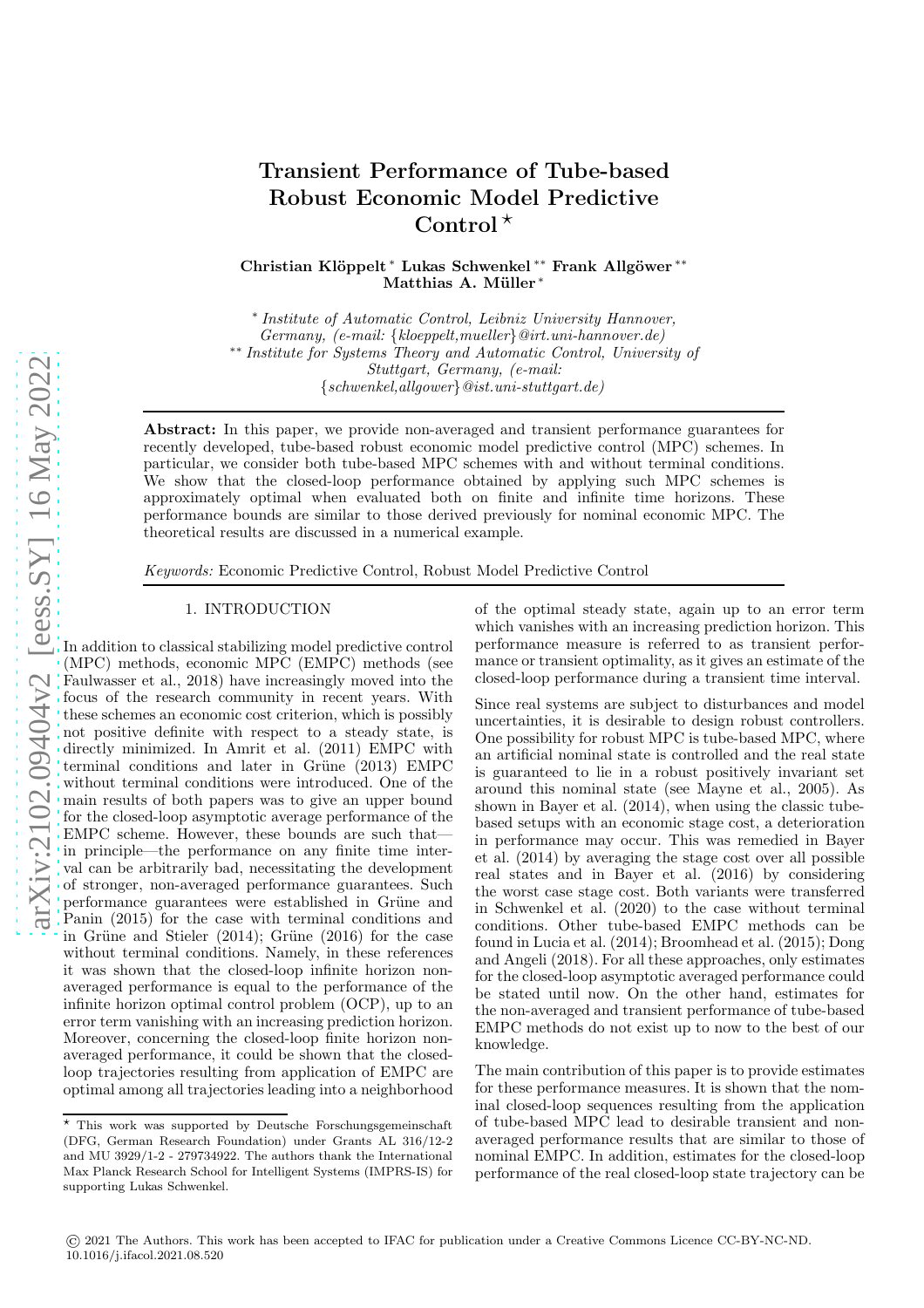given. The results are provided for the case with and the case without terminal conditions. Moreover, we provide a numerical example, which clarifies the differences of the transient performance estimates for robust and nominal EMPC.

The paper is structured as follows. In Section 2, the problem setup and the assumptions used later on are described. In Section 3, preliminary results based on the so-called turnpike property are specified, which are later used to estimate the non-averaged performance. Section 4 and Section 5 provide the non-averaged and transient performance results for the case with terminal conditions and for the case without terminal conditions, respectively. In Section 6 a numerical example is presented. Section 7 briefly summarizes the results.

*Notation:* We denote the set of continuous, strictly increasing functions  $\alpha : \mathbb{R}_{\geq 0} \to \mathbb{R}_{\geq 0}$  with  $\alpha(0) = 0$  by  $K$  and the set of continuous, strictly decreasing functions  $\delta : \mathbb{R}_{\geq 0} \to \mathbb{R}_{\geq 0}$  with  $\delta(t) \to 0$  as  $t \to \infty$  by  $\mathcal{L}$ . Moreover, the subset of unbounded functions in  $K$  is denoted by  $\mathcal{K}_{\infty}$  and the set of functions  $\beta : \mathbb{R}_{\geq 0} \times \mathbb{R}_{\geq 0} \to \mathbb{R}_{\geq 0}$  with  $\beta(\cdot, t) \in \mathcal{K}$  and  $\beta(x, \cdot) \in \mathcal{L}$  for all fixed  $x, t \geq 0$  by  $\mathcal{KL}$ . The Minkowski set addition for sets  $A, B \subseteq \mathbb{R}^n$  is denoted by  $A \oplus B \coloneqq \{x + y \in \mathbb{R}^n \mid x \in A, y \in B\}$ . An  $\epsilon$ -ball around  $x' \in \mathbb{R}^n$  is denoted by  $B_{\epsilon}(x') := \{x \in \mathbb{R}^n \mid ||x - x'|| \leq \epsilon\}.$ We denote the cardinality of a set  $Q$ , i.e., the number of elements in this set, by  $\#Q$ .

#### 2. PROBLEM SETUP

In this section the problem setup is formulated. Later on, we will distinguish between MPC problems with and without terminal conditions. For the scheme with terminal conditions we use the setup from Bayer et al. (2018) and for the scheme without terminal conditions the setup from Schwenkel et al. (2020). The system to be controlled has the form

$$
x(t+1) = f(x(t), u(t), w(t)), \quad x(0) = x_0.
$$
 (1)

Here,  $f : \mathbb{R}^n \times \mathbb{R}^m \times \mathbb{R}^q \to \mathbb{R}^n$  is the nonlinear state transition map,  $x(t) \in \mathbb{R}^n$  is the state vector,  $u(t) \in \mathbb{R}^m$  is the input vector, and  $w(t) \in \mathbb{R}^q$  is an external disturbance. The state and input constraint is given by  $(x(t), u(t)) \in$  $\mathbb{Z} \subseteq \mathbb{R}^n \times \mathbb{R}^m$  for all  $t \geq 0$ . For the external disturbance, we assume that  $w(t) \in \mathbb{W} \subseteq \mathbb{R}^q$  for all  $t \geq 0$  applies.

*Assumption 1.* The constraint sets  $\mathbb{Z}$  and  $\mathbb{W}$  are compact, convex, and have a nonempty interior. Furthermore, W contains the origin in its interior.

As it is standard in tube-based MPC, the input  $u$  is given by a suitably parameterized feedback, i.e.,

$$
u(t) = \pi(x(t), v(t))
$$
\n(2)

with  $\pi : \mathbb{R}^n \times \mathbb{R}^m \to \mathbb{R}^m$ . The variable  $v(t) \in \mathbb{R}^m$  is an artificial input which is later used as decision variable in the OCP. To simplify the notation, as in Bayer et al. (2018) we introduce the function

$$
f_{\pi}(x, v, w) \coloneqq f(x, \pi(x, v), w)
$$

and, based on this, a constraint set

$$
\mathbb{Z}_{\pi} := \{ (x, v) \in \mathbb{R}^n \times \mathbb{R}^m \mid (x, \pi(x, v)) \in \mathbb{Z} \}.
$$

Moreover, we define the nominal dynamics as

$$
z(t+1) = f_{\pi}(z(t), v(t), 0), \quad z(0) = z_0.
$$
 (3)

where  $z(t) \in \mathbb{R}^n$  is an artificial nominal state. Finally, the error dynamics are defined as

$$
e(t+1) = f_{\pi}(x(t), v(t), w(t)) - f_{\pi}(z(t), v(t), 0)
$$
 (4)

and, based on this, a robust control invariant (RCI) set is introduced.

*Definition 1.* (Bayer et al., 2018, Definition 1) A compact set  $\Omega \subseteq \mathbb{R}^n$  is robust control invariant (RCI) for the error system (4) if there exists a feedback law (2) such that for all  $x, z \in \mathbb{R}^n$  and  $v \in \mathbb{R}^m$  with  $e = x - z \in \Omega$ and  $(x, v) \in \mathbb{Z}_{\pi}$  and for all  $w \in \mathbb{W}$  it holds that  $e^+ =$  $f_{\pi}(x, v, w) - f_{\pi}(z, v, 0) \in \Omega.$ 

The concept of tube-based MPC is based on the idea that, by the use of a control law parameterized by (2), the actual state  $x(t)$  is guaranteed to stay in an RCI set  $\Omega$  around the nominal state  $z(t)$  for all  $t \geq 0$ . The RCI set can now be used to define the tightened constraints for the nominal state  $z(t)$  and the input  $v(t)$  as

$$
\overline{\mathbb{Z}} \coloneqq \{ (z, v) \in \mathbb{R}^n \times \mathbb{R}^m \mid (z + \epsilon, v) \in \mathbb{Z}_\pi \,\,\forall \epsilon \in \Omega \}.
$$

In general, the computation of RCI sets for nonlinear systems is a non-trivial task. For further information on how to compute RCI sets for nonlinear and linear systems see Bayer et al. (2018) and the references therein. For the rest of this paper it is assumed that an RCI set exists.

*Assumption 2.* For system (1) there exists an RCI set  $\Omega$ such that  $\Omega$  and  $\overline{Z}$  have a nonempty interior.

The goal of EMPC is to minimize a continuous stage cost  $L : \mathbb{R}^n \times \mathbb{R}^m \to \mathbb{R}$ , which may not be positive definite with respect to a steady state. For further simplification the notation

$$
L_{\pi}(x(t),v(t)) \coloneqq L(x(t),\pi(x(t),v(t)))
$$

is introduced. As it was shown in Bayer et al. (2014), the performance of the tube-based EMPC may be improved by including information about the disturbance in the stage cost. This is done, e.g., by using the stage cost

$$
L_{\pi}^{\text{int}}(z,v) := \int_{\Omega} L_{\pi}(z+\epsilon,v) \, \, \mathrm{d}\epsilon
$$

in which an average over all possible real states within the RCI set  $\Omega$  is taken. Alternatively, it is possible to use the worst case stage cost

$$
L_\pi^{\max}(z,v) \coloneqq \max_{\epsilon \in \Omega} L_\pi(z+\epsilon,v)
$$

as it was shown in Bayer et al. (2016). For simplicity,  $\ell$  is used in the following as a general placeholder for the stage costs  $L_{\pi}$ ,  $L_{\pi}^{\text{int}}$  or  $L_{\pi}^{\text{max}}$ . In addition, it is assumed that the stage cost is Lipschitz continuous.

*Assumption 3.* The stage cost  $\ell : \mathbb{Z}_{\pi} \to \mathbb{R}$  is Lipschitz continuous on  $\mathbb{Z}_{\pi}$  with Lipschitz constant  $\kappa_{\ell} > 0$ .

With this stage cost the nominal OCP can now be formulated:

$$
V_N(z_0) = \min_{z(\cdot), v(\cdot)} J_N(z_0, v(\cdot)) + V_f(z(N))
$$
 (5a)

s.t. 
$$
z(t+1) = f_{\pi}(z(t), v(t), 0),
$$
 (5b)

$$
(z(t), v(t)) \in \overline{\mathbb{Z}}, \tag{5c}
$$

$$
\forall t \in \{0...N-1\},
$$

$$
z(0) = z_0,\tag{5d}
$$

$$
z(N) \in \overline{\mathbb{X}}_{\mathbf{f}},\tag{5e}
$$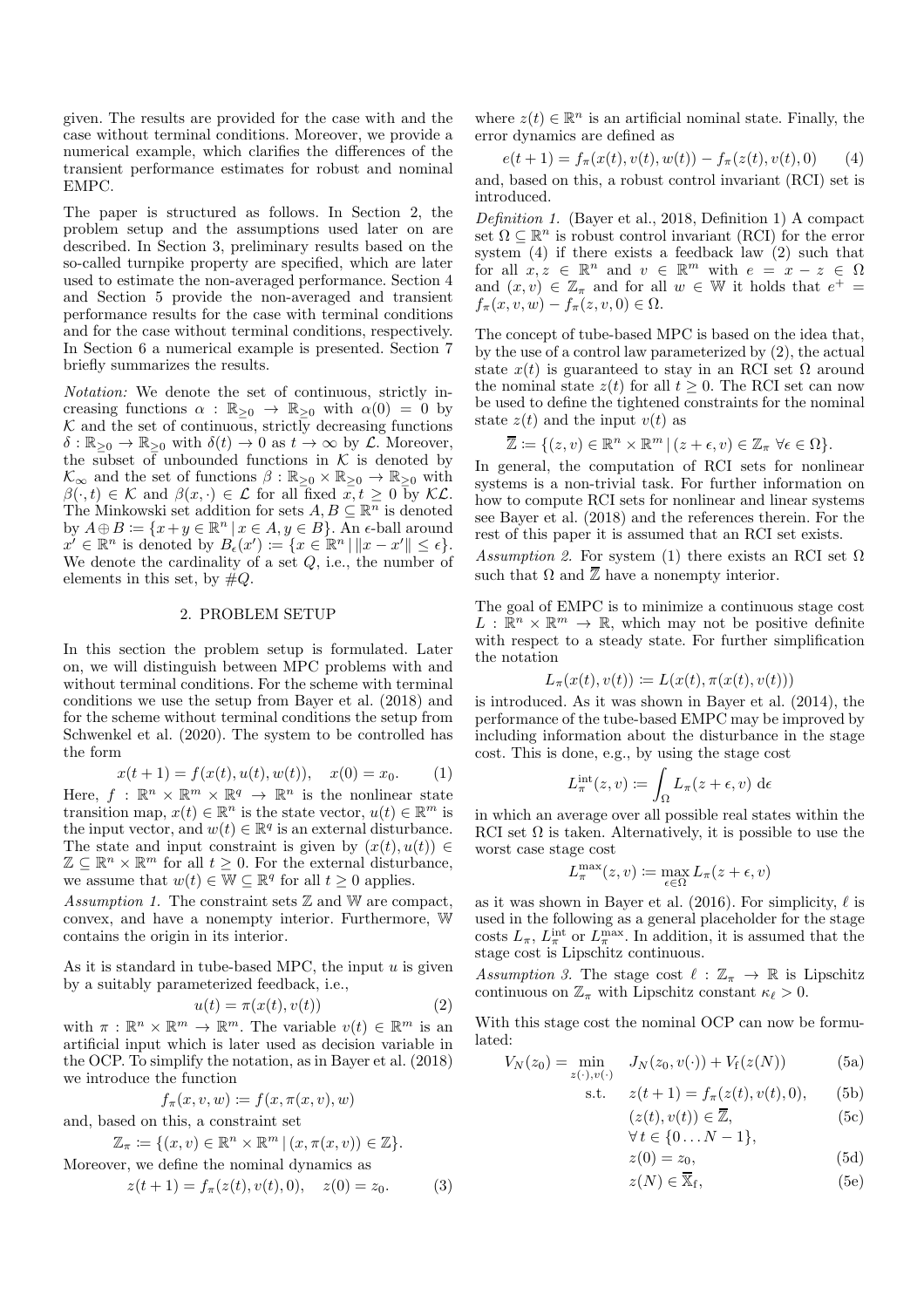with

$$
J_N(z_0, v(\cdot)) = \sum_{t=0}^{N-1} \ell(z(t), v(t)).
$$
 (6)

The minimizers for the OCP with the prediction horizon  $N \in \mathbb{N}$  and the initial nominal state  $z_0$  are denoted by  $z_N^*(\cdot; z_0)$  and  $v_N^*(\cdot; z_0)$ . We define the infinite horizon OCP with the cost

$$
J_{\infty}(z_0, v(\cdot)) = \limsup_{N \to \infty} J_N(z_0, v(\cdot))
$$
 (7)

as

$$
V_{\infty}(z_0) = \inf_{z(\cdot), v(\cdot) \text{ s.t. } (5b, 5c, 5d)} J_{\infty}(z_0, v(\cdot)).
$$
 (8)

The minimizers for this OCP are denoted by  $z^*_{\infty}(\cdot; z_0)$  and  $v^*_{\infty}(\cdot; z_0)$ . In the following, we assume that the optimal input sequences  $v_N^*$  exist for all  $N \in \mathbb{N} \cup \{\infty\}$ .<sup>1</sup> Note that given the later on introduced Assumptions 6, 8 and 9, we can wlog. assume  $|V_\infty(z)| < \infty$  by replacing  $\ell(z, v)$  with  $\ell(z, v) - \ell(z_{s}, v_{s})$ . The upper bound follows immediately from  $\ell(z_s, v_s) = 0$  being reachable in finite time due to Assumptions 8 and 9. The lower bound follows from Assumption 6 (compare also Grüne and Panin, 2015, Lemma 4.2).

As already mentioned, a distinction is made between OCPs with and without terminal conditions. For the case with terminal conditions, the terminal cost  $V_f : \mathbb{R}^n \to \mathbb{R}$  and the terminal region  $\overline{X}_f \subseteq \mathbb{R}^n$  are introduced, on which we impose the following assumption which is standard in economic MPC (compare, e.g., Amrit et al., 2011; Faulwasser et al., 2018):

*Assumption 4.* (Bayer et al., 2016, Assumption 2) The terminal region  $\overline{X}_f \subseteq \mathbb{R}^n$  is closed and contains  $z_s$  in its interior. There exists a local auxiliary controller  $\bar{\kappa}_{\text{f}} : \overline{\mathbb{X}}_{\text{f}} \to$  $\mathbb{R}^m$  such that for all  $z \in \overline{\mathbb{X}}_f$  it holds that

(i)  $(z, \bar{\kappa}_f(z)) \in \overline{\mathbb{Z}},$ 

(ii) 
$$
f_{\pi}(z, \bar{\kappa}_{f}(z), 0) \in \mathbb{X}_{f}
$$
, and

(iii)  $V_f(f_\pi(z,\bar{\kappa}_f(z),0)) - V_f(z) \leq -\ell(z,\bar{\kappa}_f(z)) + \ell(z_s,v_s).$ 

Moreover, the terminal cost  $V_f$  is continuous on the terminal region  $\overline{\mathbb{X}}_f$ .

The case without terminal conditions is simply established from (5) by using  $V_f = 0$  for the terminal cost and  $\overline{X}_f = \mathbb{R}^n$ for the terminal region. To distinguish between the two cases, the optimal value function and the minimizers of the OCP are denoted by  $V_N^{\text{tc}}(z)$ ,  $z_N^{\text{stc}}$  and  $v_N^{\text{stc}}$  for the case with terminal conditions and by  $\dot{V}_N^{\text{uc}}(z)$ ,  $z_N^{\text{vac}}$  and  $v_N^{\text{vac}}$  for the unconstrained case, i.e., without terminal conditions. In the following, if certain properties apply for both types of MPC schemes the superscripts are omitted.

In order to set up the tube-based OCP for the real state  $x(t) \in \mathbb{R}^n$  measured at time t, the nominal initial state is used as a decision variable:

$$
\min_{z_0} V_N(z_0) \tag{9a}
$$

$$
s.t. \quad x(t) \in \{z_0\} \oplus \Omega. \tag{9b}
$$

Therefore, we obtain the minimizer  $z_0^*(x(t))$  and denote the open-loop state and input trajectory at time  $t$  as

 $z_N^*(\cdot|t) := z_N^*(\cdot; z_0^*(x(t)))$  and  $v_N^*(\cdot|t) := v_N^*(\cdot; z_0^*(x(t))),$ respectively. Using the initial condition as an optimization variable is standard in many tube-based MPC schemes, compare, e.g., Mayne et al. (2005); Bayer et al. (2018). However, this additional degree of freedom results in closed-loop sequences  $z_N^*(0|t)$ ,  $t \geq 0$  which are not necessarily trajectories of the nominal system (3). To describe these closed-loop sequences, we introduce the set of all possible next nominal states

$$
\mathbb{Z}_{\text{cl}}^+(z) \coloneqq \{z_0^*(x_{\text{cl}}^+) \, | \, x_{\text{cl}}^+ \in \{f_\pi(z, v_N^*(0; z), 0)\} \oplus \Omega\}.
$$

Now, we define the set of all  $z$  such that OCP  $(5)$  with terminal conditions is feasible over the horizon  $N$  as

$$
\overline{\mathbb{X}}_N := \{ z \in \mathbb{R}^n \mid \exists (\tilde{z}, \tilde{v}) : \mathbb{N} \to \overline{\mathbb{Z}} \text{ s.t. } \tilde{z}(0) = z, \n\tilde{z}(t+1) = f_\pi(\tilde{z}(t), \tilde{v}(t), 0), \n\forall t \in \{0 \dots N-1\}, \tilde{z}(N) \in \overline{\mathbb{X}}_f \}
$$

and the set of all  $z$  for which there exists an admissible infinite horizon input sequence as

$$
\overline{\mathbb{X}}_{\infty} := \{ z \in \mathbb{R}^n \mid \exists (\tilde{z}, \tilde{v}) : \mathbb{N} \to \overline{\mathbb{Z}} \text{ s.t. } \tilde{z}(0) = z, \tilde{z}(t+1) = f_{\pi}(\tilde{z}(t), \tilde{v}(t), 0), \forall t \ge 0 \}.
$$

For simplicity, in the following  $\overline{\mathbb{X}}_{init}$  is used as a general placeholder for  $\overline{X}_N$  and  $\overline{X}_{\infty}$  if properties apply for both cases (tc and uc) of MPC. We are now in a position to define the economic MPC algorithm as follows:

*Algorithm 1.* For all  $t \geq 0$ , given  $x(t)$ , solve (9) to obtain  $v_N^*(\cdot|t)$ . Afterwards, apply  $u(t) = \pi(x(t), v_N^*(0|t))$  to the real system (1).

Moreover, we will make use of the concept of the so called robust optimal steady state (ROSS, cf. Bayer et al., 2018), which is the steady state minimizing the stage cost within the constraint set:

$$
(z_s, v_s) := \underset{(z,v) \in \overline{\mathbb{Z}}, z = f_\pi(z,v,0)}{\arg \min} \ell(z,v).
$$

Regarding the ROSS the following assumptions are made. *Assumption 5.* The ROSS lies in the interior of the constraint set.

The next assumption is standard in economic MPC. It ensures that the nominal system is optimally operated at steady state and closed-loop convergence can be ensured for suitable nominal MPC algorithms, compare Faulwasser et al. (2018).

*Assumption 6.* The nominal system (3) is strictly dissipative on  $\overline{Z}$  with respect to the supply rate  $s(z, v) = \ell(z, v) - \overline{Z}$  $\ell(z_s, v_s)$ , i.e. there is  $\alpha_\ell \in \mathcal{K}_{\infty}$  and a bounded storage function  $\lambda : \mathbb{R}^n \to \mathbb{R}$  such that for all  $(z, v) \in \overline{\mathbb{Z}}$  it holds

 $\lambda(f_\pi(z, v, 0)) - \lambda(z) \leq s(z, v) - \alpha_\ell(||(z, v) - (z_{\rm s}, v_{\rm s})||).$ *Assumption 7.* (Schwenkel et al., 2020, Assumption 8) Let Assumption 6 hold. For all  $z \in \overline{\mathbb{X}}_{init}$  and all  $z_{\text{cl}}^+ \in \mathbb{Z}_{\text{cl}}^+(z)$ the following dissipation inequality holds

$$
\lambda(z_{\rm cl}^+) - \lambda(z) \leq s(z, v_N^*(0; z)) - \alpha_\ell(\|(z, v_N^*(0; z)) - (z_{\rm s}, v_{\rm s})\|).
$$

Assumption 7 is a stronger version of Assumption 6, which ensures convergence of the closed-loop (nominal) state sequence  $z_N^*(0|t)$ ,  $t \geq 0$ , to the ROSS. For more information we refer to (Schwenkel et al., 2020, Remark 2). Furthermore, we assume exponential reachability (cf.

<sup>1</sup> If this assumption does not hold, one can extend Proposition 1 to turnpike properties for suboptimal solutions as in Grüne and Panin (2015) and obtain similar results. For simplicity, we omit this technicality and work with optimal solutions.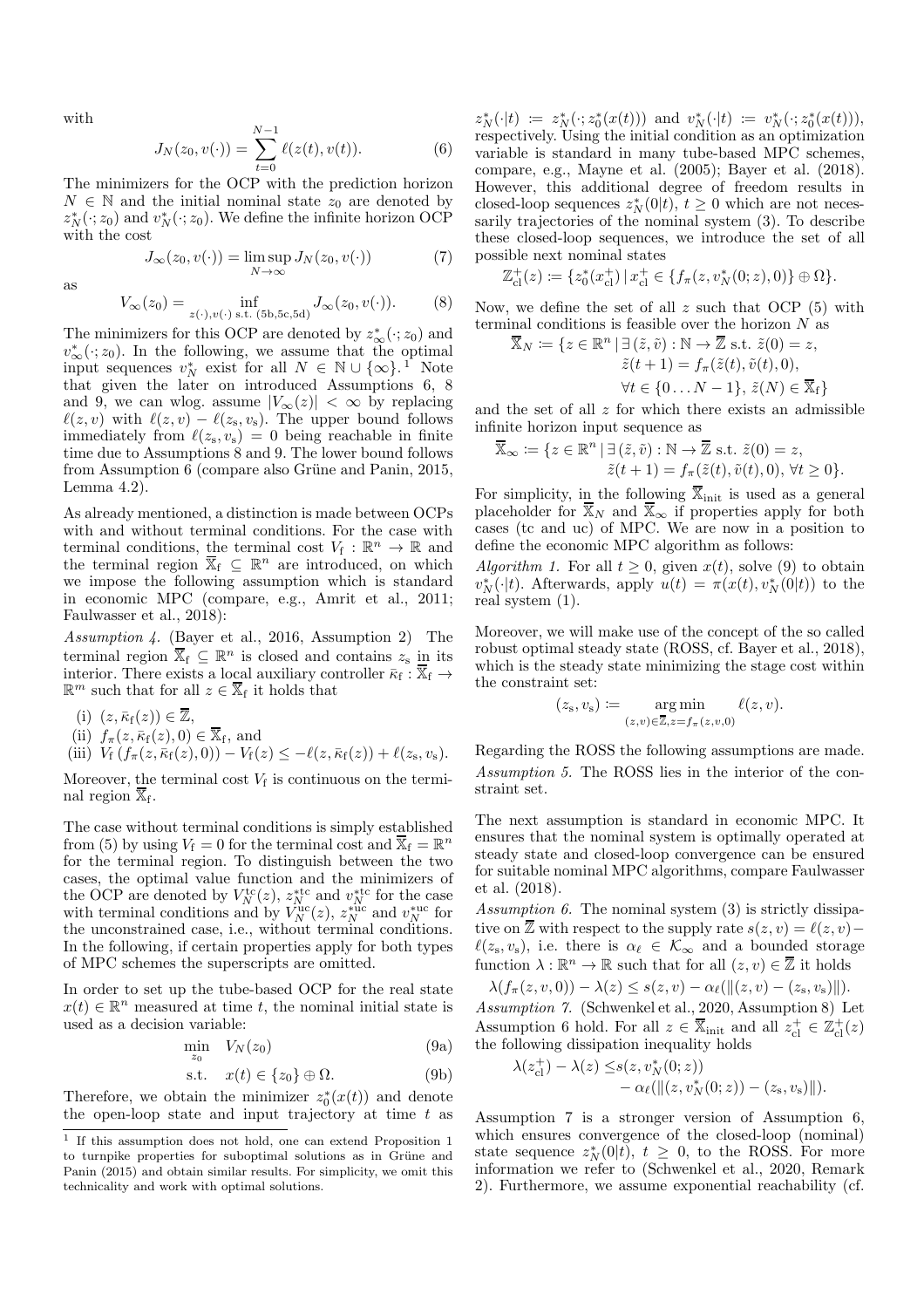Faulwasser et al., 2018, Assumption 4.2), local M-step controllability (cf. Sontag, 2013, Section 3.7) of the ROSS, and a continuity condition on the optimal value function. These assumptions are standard in economic MPC without terminal constraints Grüne (2013); Grüne and Stieler (2014); Faulwasser et al. (2018).

*Assumption 8.* The ROSS  $(z_s, v_s)$  of the nominal system (3) is exponentially reachable.

*Assumption 9.* The nominal system (3) is locally M-step controllable at  $(z_s, v_s)$ .

*Assumption 10.* There exists  $\alpha_V \in \mathcal{K}_{\infty}$  such that for all  $N \in \mathbb{N}$  and all  $z \in \overline{\mathbb{X}}$  it holds

$$
|V_N(z) - V_N(z_{\rm s})| \le \alpha_V(||z - z_{\rm s}||).
$$

This last assumption implies that  $V_N$  is continuous at the ROSS, it holds for suitable choices of the terminal cost and constraints (compare Grüne and Panin, 2015, Assumption 3.6), and can also be satisfied if no terminal conditions are used (cf. Grüne,  $2013$ , Theorem  $6.4$ ).

## 3. PRELIMINARY RESULTS

In this section, we state some preliminary results. All results described here can be applied to the case with as well as to the case without terminal conditions, which is why the superscripts tc and uc are omitted. The first proposition is the turnpike property. It states that if the horizon  $N$  is long enough, the optimal trajectories of the OCP (5) are "most of the time" near the ROSS.

*Proposition 1.* Let Assumptions 1-3, 5, 6 and 8 hold. Then there exists  $c < \infty$  such that for all  $\epsilon > 0$  and all  $z \in \overline{\mathbb{X}}_{init}$ and the following statements hold: For all  $N \in \mathbb{N} \cup \{\infty\}$ the inequality

$$
\#\mathbb{Q}_{\epsilon}(N,z) \le \frac{c}{\alpha_{\ell}(\epsilon)}\tag{10}
$$

holds with

$$
\mathbb{Q}_{\epsilon}(N,z) = \{k \in \{0, \ldots, N-1\} \mid ||(z_N^*(k;z), v_N^*(k;z)) - (z_s, v_s)|| \ge \epsilon \}.
$$

**Proof.** The proof for the finite horizon case without terminal conditions can be found in (Faulwasser et al., 2018, Proposition 4.1). The proofs for the infinite horizon case and the case with terminal conditions are analogous.  $\Box$ 

Now the turnpike property can be used to prove the following lemma.

*Lemma 1.* Consider the finite horizon OCP (5) and the infinite horizon OCP (8). Let Assumptions 1-3, 5, 6, 8 and 9 be satisfied. Then there exists a  $\rho > 0$  for which the following statements hold:

- (i) For all  $y, z \in \mathbb{X}_{\text{init}}$ , all  $\delta \in (0, \rho],$  and all  $P \in \mathbb{N}$  with  $P, \ldots, P + M \notin \mathbb{Q}_{\delta}(N, z) \cup \mathbb{Q}_{\delta}(N, y)$  it holds  $||V_{N-P}(z_N^*(P; y)) - V_{N-P}(z_N^*(P; z))|| \le \delta.$
- (ii) For all  $y, z \in \overline{\mathbb{X}}_{init}$ , all  $\delta \in (0, \rho]$ , and all  $P \in \mathbb{N}$  with  $P, \ldots, P + M \notin \mathbb{Q}_{\delta}(\infty, z) \cup \mathbb{Q}_{\delta}(\infty, y)$  it holds  $||V_\infty(z^*_\infty(P; y)) - V_\infty(z^*_\infty(P; z))|| \le \delta.$
- (iii) For all  $z \in \overline{\mathbb{X}}_{\text{init}}$ , all  $\delta \in (0, \rho],$  and all  $P \in \mathbb{N}$  with  $P, \ldots, P + M \notin \mathbb{Q}_{\delta}(N, z) \cup \mathbb{Q}_{\delta}(\infty, z)$  it holds  $||J_P(z, v_N^*(\cdot; z)) - J_P(z, v_\infty^*(\cdot; z))|| \le \delta.$

The sets  $\mathbb{Q}_{\delta}(N, z)$  and  $\mathbb{Q}_{\delta}(\infty, z)$  are defined analogously to Proposition 1.

**Proof.** The proof to this lemma is analogous to the one of (Schwenkel et al., 2020, Lemma 1). The only difference lies in (ii) and (iii), where the infinite horizon case is considered, and in the two additional Assumptions 6 and 8, which are needed to ensure that the infinite horizon cost is finite. To prove these parts, we simply replace the finite horizon dynamic programming principle by its infinite horizon counterpart.

This lemma states that, due to the turnpike property, OCPs with the same prediction horizon but different initial values have end pieces with similar costs (part (i) and (ii)) and OCPs with the same initial values but one with finite and one with infinite prediction horizon have start pieces with similar costs (part (iii)). In the next lemma we exploit this property to show that the decrease of each finite horizon optimal cost is a lower bound to the decrease of the infinite horizon optimal cost. This is our key technical lemma which will be exploited in the following sections in order to establish non-averaged and transient performance bounds.

*Lemma 2.* Let Assumptions 1-3, 5, 6, 8 and 9 hold. Then there exists  $\delta_1 \in \mathcal{L}$  such that the inequality

$$
V_N(y) - V_N(z) \le V_\infty(y) - V_\infty(z) + \delta_1(N) \tag{11}
$$

holds for all sufficiently large  $N \in \mathbb{N}$  and for all  $z, y \in \overline{\mathbb{X}}_{init}$ .

**Proof.** Note that it suffices to show  $(11)$  for sufficiently large  $N$ , since it can always be satisfied for small  $N$  by choosing  $\delta_1$  large enough due to boundedness of  $V_N$  and  $V_{\infty}$ . We consider two finite and two infinite horizon OCPs, one of each with the initial condition  $z$  and  $y$ , respectively. In order to apply Lemma 1 to all of these four OCPs there has to be a  $P \in \{0, \ldots, N-1\}$  such that

$$
P, \dots, P + M \notin \mathbb{Q}' \tag{12}
$$

holds with 
$$
\delta = \delta(N)
$$
, and

$$
\mathbb{Q}' \coloneqq \mathbb{Q}_{\delta}(N, z) \cup \mathbb{Q}_{\delta}(\infty, z) \cup \mathbb{Q}_{\delta}(N, y) \cup \mathbb{Q}_{\delta}(\infty, y).
$$
  
to this end, we choose

To this end, we choose

$$
\delta(N) \coloneqq \alpha_{\ell}^{-1} \left( \frac{4c(M+1)}{N-M-1} \right).
$$

It follows from (10) that

$$
\#\mathbb{Q}_{\delta(N)}(N,\xi) \le \frac{N-M-1}{4(M+1)}
$$

and

$$
\#\mathbb{Q}_{\delta(N)}(\infty,\xi)\leq \frac{N-M-1}{4(M+1)}
$$

for  $\xi = z, y$ , and thus,

$$
\#\mathbb{Q}' \leq \frac{N}{M+1} - 1.
$$

This implies that there exists at least one  $P \in \{0, ..., N-1\}$ such that  $(12)$  holds. If we now choose N sufficiently large such that  $\delta(N) \leq \rho$ , we can apply Lemma 1, which yields

$$
V_N(z) - V_N(y) = J_P(z, v_N^*(\cdot; z)) - J_P(y, v_N^*(\cdot; y)) + V_{N-P}(z_N^*(P; z)) - V_{N-P}(z_N^*(P; y)) \le J_P(z, v_N^*(\cdot; z)) - J_P(y, v_N^*(\cdot; y)) + \delta(N) \le J_P(z, v_\infty^*(\cdot; z)) - J_P(y, v_\infty^*(\cdot; y)) + 3\delta(N)
$$
(13)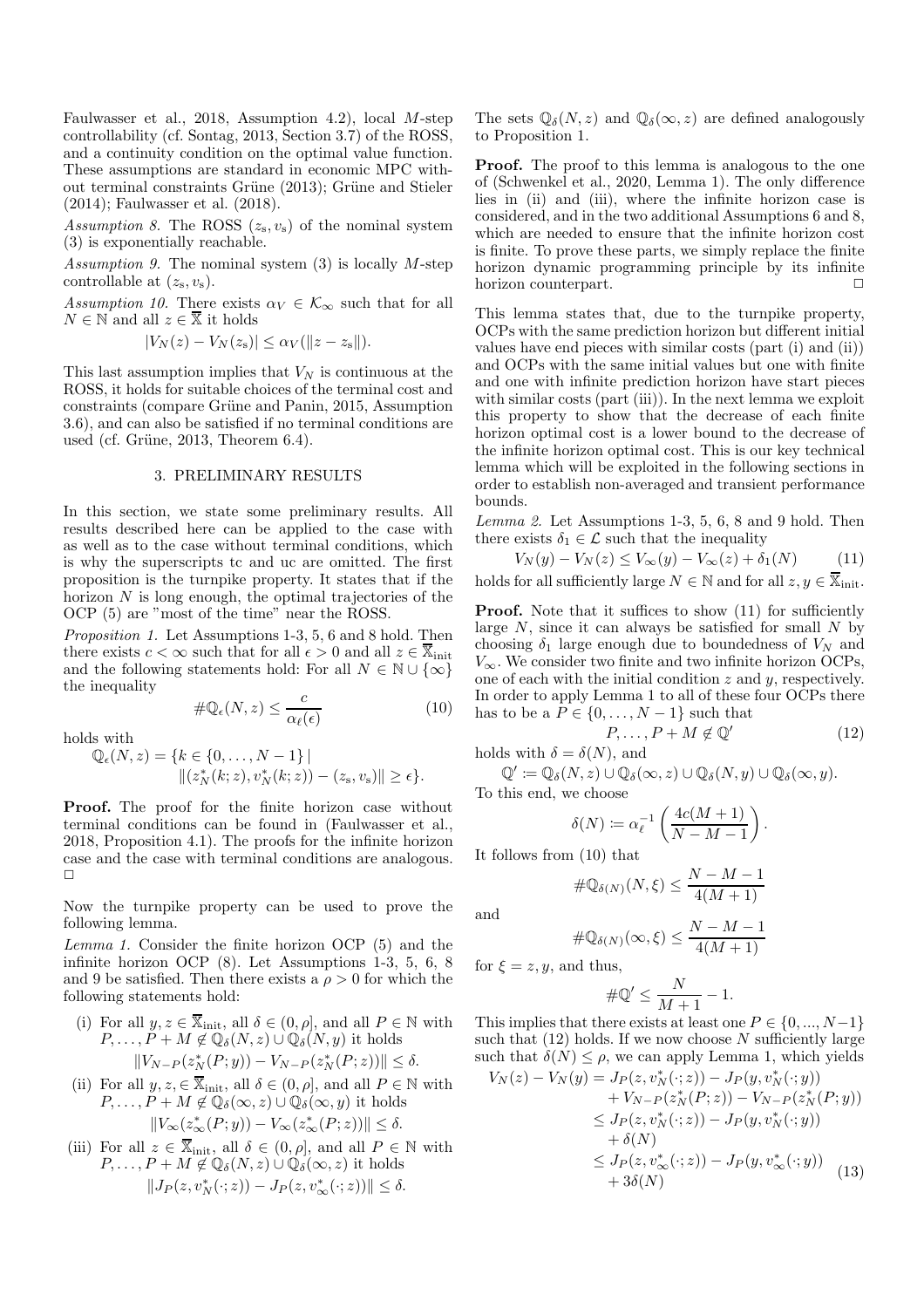where the first equality follows from the dynamic programming principle, the first inequality holds due to Lemma 1 (i) and the second due to (iii). We can now use the dynamic programming principle

$$
V_{\infty}(\xi) = J_P(\xi, v_{\infty}^*(\cdot;\xi)) + V_{\infty}(z_{\infty}^*(P;\xi))
$$

for  $\xi = z$  and  $\xi = y$ , which again follows from the dynamic programming principle. Together with (13), this yields

 $V_N(z)$ 

$$
-V_N(y) \le V_\infty(z) - V_\infty(y) - V_\infty(z^*_{\infty}(P; z))
$$
  
+  $V_\infty(z^*_{\infty}(P; y)) + 3\delta(N)$   
 $\le V_\infty(z) - V_\infty(y) + 4\delta(N),$ 

where the last inequality holds due to Lemma 1 (ii). Finally, we obtain (11) with  $\delta_1(N) = 4\delta(N)$ .

## 4. PERFORMANCE RESULTS WITH TERMINAL CONDITIONS

This section contains our main results for the tube-based EMPC with terminal conditions, i.e., non-averaged and transient performance bounds. Therefore, we denote the finite horizon performance for the closed-loop nominal sequences starting at  $z_N^{*{\rm tc}}(0|0) \in \overline{X}_N$  up to a time step  $T\in\mathbb{N}$  as

$$
J_T^{\text{cl,tc}}(z_N^{\text{stc}}(0|0)) \coloneqq \sum_{t=0}^{T-1} \ell(z_N^{\text{stc}}(0|t), v_N^{\text{stc}}(0|t)),\tag{14}
$$

and the infinite horizon closed-loop performance as

$$
J_{\infty}^{\text{cl,tc}}(z_N^{\text{stc}}(0|0)) \coloneqq \limsup_{T \to \infty} J_T^{\text{cl,tc}}(z_N^{\text{stc}}(0|0)). \tag{15}
$$

Firstly, we recall the convergence results (cf. Bayer, 2017, Theorem 4.17) for the setup with terminal conditions.

*Proposition 2.* Let Assumptions 1-7 hold. Then there exists a  $\beta \in \mathcal{KL}$  with

$$
||z_N^{*tc}(0|t) - z_s|| \le \beta \left( ||z_N^{*tc}(0|0) - z_s||, t \right) \tag{16}
$$

for all closed-loop sequences  $z_N^{*tc}(0|t+1) \in \mathbb{Z}^+_{\text{cl}}(z_N^{*tc}(0|t)),$  $t \geq 0$  with  $z_N^{\text{stc}}(0|0) \in \overline{\mathbb{X}}_N$ .

Proof. See (Bayer, 2017, Theorem 4.17).

Note, that by standard MPC arguments, OCP (9) in Algorithm 1 is recursively feasible for all initial states  $z \in \mathbb{X}_N$  (cf. Bayer et al., 2016, Theorem 1).

The first performance measure we introduce is the so called non-averaged performance. The following result states that the non-averaged asymptotic performance of the closedloop nominal state sequences is equal to the infinitehorizon optimal performance  $V_{\infty}^{\text{tc}}(z)$  up to an error term vanishing with  $N \to \infty$ .

*Theorem 1.* Let Assumptions 1-10 hold. Then there is a  $\delta_1 \in \mathcal{L}$  such that the inequality

$$
J_{\infty}^{\text{cl,tc}}(z_N^{\text{stc}}(0|0)) \le V_{\infty}(z_N^{\text{stc}}(0|0)) + \delta_1(N) \tag{17}
$$
  
holds for all  $z_N^{\text{stc}}(0|0) \in \overline{\mathbb{X}}_N$  and for all  $N \in \mathbb{N}$ .

**Proof.** Assume  $\ell(z_s, v_s) = 0$  without loss of generality. We note again that it suffices to show  $(17)$  for sufficiently large  $N$ , since the inequality can be satisfied for small N by choosing  $\delta_1$  large enough (due to boundedness of  $V_{\infty}$  and  $J_{\infty}^{\text{cl,tc}}$ . From Assumption 4 and using standard

MPC arguments (i.e., using the shifted previously optimal solution appended by the local auxiliary controller from Assumption 4 as a candidate solution), it follows that

$$
\ell(z_N^{\text{stc}}(0|0), v_N^{\text{stc}}(0|0)) \leq V_N^{\text{tc}}(z_N^{\text{stc}}(0|t)) - V_N^{\text{tc}}(z_N^{\text{stc}}(0|t+1))
$$
 holds (compare Amrit et al., 2011). Summing up this inequality from  $t = 0$  up to  $t = T - 1$  and using the fact that the right-hand side results in a telescoping sum yields for the closed-loop cost

$$
J_T^{\text{cl,tc}}(z_N^{\text{stc}}(0|0)) \le V_N^{\text{tc}}(z_N^{\text{stc}}(0|0)) - V_N^{\text{tc}}(z_N^{\text{stc}}(0|T)) \quad (18)
$$

Due to recursive feasibility  $z_N^{*tc}(0|0), z_N^{*tc}(0|T) \in \overline{X}_N$ . Therefore, Lemma 2 can be applied for sufficiently large N. This leads to

$$
J_T^{\text{cl,tc}}(z_N^{\text{stc}}(0|0)) \le V_\infty(z_N^{\text{stc}}(0|0)) - V_\infty(z_N^{\text{stc}}(0|T)) + \delta_1(N)
$$
\n(19)

For  $T \to \infty$ , Proposition 2 yields  $z_N^{*tc}(0|T) \to z_s$ . Furthermore, using standard economic MPC arguments involving the so-called rotated cost function and assuming without loss of generality that  $V_f(z_s) = 0$ , it follows that  $V^{\text{tc}}_N(z_s) = 0$ , compare, e.g., Amrit et al. (2011); Grüne and Panin (2015). Hence, by Assumption 10, we obtain  $V_{\infty}(z_N^{*\text{tc}}(0|T)) \to 0$ , and thus, (17) holds.  $\square$ 

*Remark 1.* It should be noted that the results for nonaveraged performance determined here are similar to those for nominal EMPC from Grüne and Panin (2015). The only difference between the two results stems from the fact that in (17) the left-hand side considers the infinite horizon performance of the closed-loop state sequence, which does not have to satisfy the nominal dynamics (3), while on the right-hand side we have state trajectories, which satisfy these dynamics.

Next, we state measures for the transient performance of the closed-loop system. For nominal EMPC, transient  $\operatorname{performance}$  results were established in Grüne and Panin (2015). Similar to the nominal case, we define the transient performance as the performance of the closed-loop nominal state sequences, which start at  $z_N^{\text{stc}}(0|0)$  at time  $t = 0$ and end up in a ball  $B_{\kappa}(z_{s})$  around the ROSS at time T. To this end, we define  $\kappa = \beta \left( \|z_N^{*\text{tc}}(0|0) - z_s \|, T \right)$  with  $\beta \in \mathcal{KL}$  from (16). To compare the closed-loop behavior with other trajectories, we define the set of all admissible input sequences which steer the nominal state from z to  $B_{\kappa}(z_{s})$  in time T as

$$
\overline{\mathbb{U}}_{B_{\kappa}(z_{\mathbf{s}})}^{T}(z) := \{v(\cdot) \in \overline{\mathbb{U}}^{T}(z) \mid ||\phi(T, z, v(\cdot)) - z_{\mathbf{s}}|| \leq \kappa\}
$$
  
where  

$$
\overline{\mathbb{U}}^{T}(z) := \{v(\cdot) \in \mathbb{R}^{m} \mid \exists z(\cdot) \in \mathbb{R}^{n} \text{ s.t. } z(0) = z,
$$

$$
z(t+1) = f_{\pi}(z(t), v(t), 0),
$$

$$
(z(t),v(t)) \in \overline{\mathbb{Z}} \,\forall t \in \{0 \ldots T-1\}\}
$$

denotes the set of all admissible input sequences of length T and  $\phi(t, z, v(\cdot))$  denotes the solution to (3) for the input sequence  $v(\cdot)$  at time t, starting at z. Moreover, we introduce the notation  $\overline{\mathbb{U}}_{\kappa}^T = \overline{\mathbb{U}}_{B_{\kappa}(z_{\mathrm{s}})}^T(z_N^{\mathrm{stc}}(0|0))$  to simplify the following expressions. The following theorem states that applying the input sequence provided by Algorithm 1 yields, approximately, the best closed-loop performance among all input sequences that drive the nominal state to a  $\kappa$ -neighborhood of  $z_{\rm s}$ .

*Theorem 2.* Let Assumptions 1-10 hold. Then there are  $\delta_1, \delta_2 \in \mathcal{L}$  such that the inequality

<sup>&</sup>lt;sup>2</sup> The latter follows from (18) for  $T \rightarrow \infty$  together with the fact that according Proposition 2,  $z_N^{\text{stc}}(0|T) \to z_s$  for  $T \to \infty$ .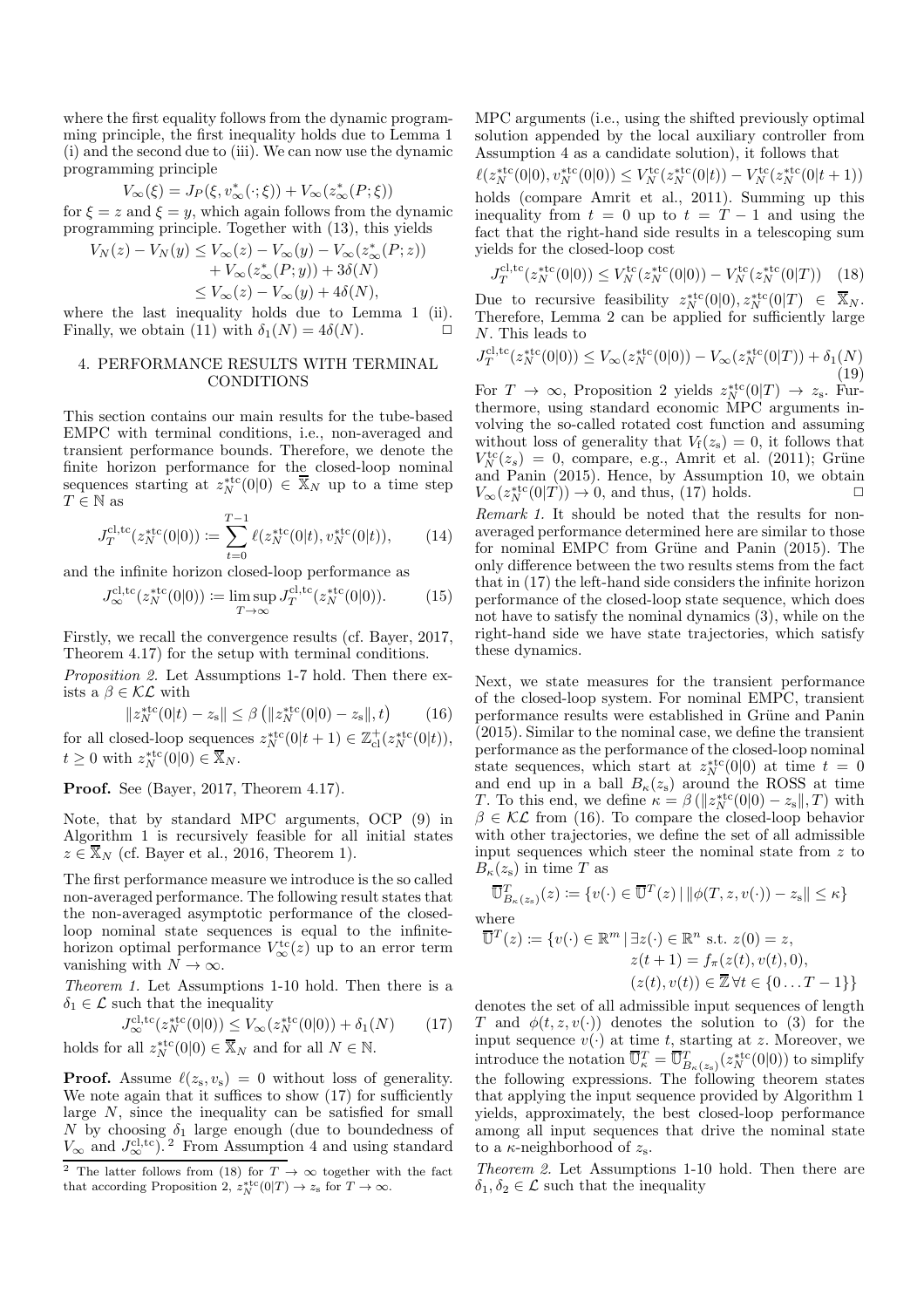$$
J_T^{\text{cl,tc}}(z_N^{\text{stc}}(0|0)) \le \inf_{v(\cdot) \in \overline{\mathbb{U}}_k^T} J_T(z_N^{\text{stc}}(0|0), v(\cdot)) + \delta_1(N) + \delta_2(T)
$$
 (20)

holds with  $\kappa = \beta(||z_N^*{}^{t\text{c}}(0|0) - z_s||, T)$  from (16) for all  $N, T \in \mathbb{N}$  and for all  $z_N^{*\text{tc}}(0|0) \in \overline{\mathbb{X}}_N$ .

**Proof.** We note again that it is sufficient to show (20) for sufficiently large  $N$ , since the inequality can be satisfied for small N by choosing  $\delta_1$  large enough (due to boundedness of  $J_T$  and  $J_T^{\text{cl,tc}}$ ). Starting at  $z_N^{\text{stc}}(0|0) \in \overline{X}_N$ , due to  $v^*_{\infty}$  being the minimizer of (8) it holds that

$$
V_{\infty}(z_N^{*tc}(0|0)) = J_{\infty}(z_N^{*tc}(0|0), v_{\infty}^*(\cdot; z_N^{*tc}(0|0)))
$$
  
\n
$$
\leq \inf_{v(\cdot) \in \overline{U}_k^T} \{J_T(z_N^{*tc}(0|0), v(\cdot))
$$
  
\n
$$
+ V_{\infty}(\phi(T, z_N^{*tc}(0|0), v(\cdot)))\}.
$$

Together with (19) this yields

$$
J_T^{\text{cl,tc}}(z_N^{\text{stc}}(0|0)) \leq V_\infty(z_N^{\text{stc}}(0|0)) - V_\infty(z_N^{\text{stc}}(0|T)) + \delta_1(N)
$$
  
\n
$$
\leq \inf_{v(\cdot) \in \overline{\mathbb{U}}^T_\kappa} \{ J_T(z_N^{\text{stc}}(0|0), v(\cdot))
$$
  
\n
$$
+ V_\infty(\phi(T, z_N^{\text{stc}}(0|0), v(\cdot))) \}
$$
  
\n
$$
- V_\infty(z_N^{\text{stc}}(0|T)) + \delta_1(N)
$$

The definition of  $\kappa$  and Assumption 10 finally lead to

$$
J_T^{\text{cl,tc}}(z_N^{\text{stc}}(0|0)) \le \inf_{v(\cdot) \in \overline{\mathbb{U}}_k^T} J_T(z_N^{\text{stc}}(0|0), v(\cdot))
$$
  

$$
+ \delta_1(N) + 2\alpha_V(\kappa)
$$
  

$$
\le \inf_{v(\cdot) \in \overline{\mathbb{U}}_k^T} J_T(z_N^{\text{stc}}(0|0), v(\cdot))
$$
  

$$
+ \delta_1(N) + \delta_2(T)
$$

with  $\delta_2(T) \coloneqq 2\alpha_V \left( \beta(\max_{y \in \overline{\mathbb{X}}} ||y-z_{\text{s}}||, T) \right)$  where  $\overline{\mathbb{X}} \coloneqq$  $\{z \in \mathbb{R}^n \mid \exists v \in \mathbb{R}^m \text{ s.t. } (z, v) \in \overline{\mathbb{Z}}\}.$  The maximum exists, since  $\overline{\mathbb{Z}}$ , and therefore,  $\overline{\mathbb{X}}$  are compact.

*Remark 2.* As for the non-averaged performance, the results for the transient performance are similar to the nominal case (cf. Grüne and Panin, 2015). Again, the state sequences on the left-hand side are compared to state trajectories satisfying the nominal dynamics (3) on the right-hand side.

Finally, the performance measures for the closed-loop nominal sequences can be transferred to performance measures for the real closed-loop state trajectory. Therefore, we define

$$
\mathcal{J}_T^{\text{cl,tc}}(x(\cdot), N) \coloneqq \sum_{t=0}^{T-1} L_{\pi}(x(t), v_N^{* \text{tc}}(0|t))
$$
  

$$
\mathcal{J}_{\infty}^{\text{cl,tc}}(x(\cdot), N) \coloneqq \limsup_{T \to \infty} \mathcal{J}_T^{\text{cl,tc}}(x(t), N).
$$

In the following, we show that the closed-loop performance measures from Theorems 1 and 2 also hold for the performance of the real state x if the stage cost  $L_{\pi}^{\max}$  is used. If  $L_{\pi}$  is used as stage cost a (possibly conservative) error term is added to estimate the performance bounds.

*Corollary 1.* Let Assumptions 1-10 hold. Then for all  $N, T \in \mathbb{N}$ , and for all  $x \in \overline{\mathbb{X}}_N \oplus \Omega$  we obtain the following. For  $\ell = L_{\pi}^{\max}$  the transient performance satisfies

$$
\mathcal{J}_T^{\text{cl,tc}}(x, N) \le \inf_{v(\cdot) \in \overline{\mathbb{U}}_\kappa^T} J_T(z_N^{*\text{tc}}(0|0), v(\cdot)) + \delta_1(N) + \delta_2(T),\tag{21}
$$

and the non-averaged performance satisfies

$$
\mathcal{J}_{\infty}^{\text{cl,tc}}(x, N) \leq V_{\infty}(z_N^{\text{stc}}(0|0)) + \delta_1(N).
$$

For  $\ell = L_{\pi}$  the transient performance satisfies

$$
\mathcal{J}_T^{\text{cl,tc}}(x, N) \le \inf_{v(\cdot) \in \overline{\mathbb{U}}_K^T} J_T(z_N^{* \text{tc}}(0|0), v(\cdot)) + \delta_1(N) + \delta_2(T) + T\kappa_{L_\pi} \max_{\epsilon \in \Omega} \|\epsilon\|,
$$
\n(22)

and the non-averaged performance satisfies

$$
\mathcal{J}_T^{\text{cl,tc}}(x, N) \leq V_{\infty}(z_N^{\text{stc}}(0|0)) - V_{\infty}(z_N^{\text{stc}}(0|T)) + \delta_1(N) + T\kappa_{L_\pi} \max_{\epsilon \in \Omega} ||\epsilon||.
$$

**Proof.** The proof of this corollary is similar to the one of (Schwenkel et al., 2020, Corollary 1). For the case of  $\ell = L_{\pi}^{\max}$ , the property

$$
L_\pi(x,v) \leq L_\pi^{\max}(z,v)
$$

holds for all  $(z, v) \in \overline{\mathbb{Z}}$  and all  $x \in \{z\} \oplus \Omega$ . Thus, summing up this inequality over  $T$  time steps yields

$$
\mathcal{J}_T^{\text{cl,tc}}(x(\cdot), N) \le J_T^{\text{cl,tc}}(z_N^{\text{stc}}(0|0))
$$

and therefore the assertion holds. For the case of  $\ell = L_{\pi}$ the property, that

$$
L_{\pi}(x,v) \le L_{\pi}(x,v) + \kappa_{L_{\pi}} \max_{\epsilon \in \Omega} \|\epsilon\|
$$

holds for all  $(z, v) \in \overline{\mathbb{Z}}$  and all  $x \in \{z\} \oplus \Omega$ , is exploited analogously.  $\Box$ 

## 5. PERFORMANCE RESULTS WITHOUT TERMINAL CONDITIONS

In this section, non-averaged and transient performance is determined for the case without terminal conditions. As in the previous section, the asymptotic convergence properties (cf. Schwenkel et al., 2020) are recalled first.

*Proposition 3.* Let Assumptions 1-3 and 5-9 hold. Then there exist  $\beta \in \mathcal{KL}$  and  $\epsilon_1 \in \mathcal{L}$  such that

$$
||z_N^{\text{succ}}(0|t) - z_s|| \le \max\{\beta\left(\|z_N^{\text{succ}}(0|0) - z_s\|, t\right), \epsilon_1(N)\}\tag{23}
$$

holds for all sufficiently large  $N \in \mathbb{N}$  and all  $z_N^{\text{vac}}(0|0) \in$  $\overline{\mathbb{X}}_{\infty}$ , where  $z_N^{*uc}(0|t+1) \in \mathbb{Z}_{\text{cl}}^+(z_N^{*uc}(0|t))$  denotes the closedloop sequence resulting from Algorithm 1.

Proof. See (Schwenkel et al., 2020, Theorem 2).

Moreover we recall the following Lemma.

*Lemma 3.* Let Assumptions 1-3, 5, 6, 8 and 9 hold. Then there exists  $\epsilon_1 \in \mathcal{L}$  such that

 $\ell(z, v_N^{\text{succ}}(0; z)) \le V_N^{\text{uc}}(z) - V_N^{\text{uc}}(z_{\text{cl}}^+) + \ell(z_{\text{s}}, v_{\text{s}}) + \epsilon_1(N)$  (24) holds for sufficiently large  $N \in \mathbb{N}$ , all  $z \in \overline{\mathbb{X}}_{\infty}$  and all  $z_{\text{cl}}^+ \in \mathbb{Z}_{\text{cl}}^+(z).$ 

Proof. See (Schwenkel et al., 2020, Theorem 1).

With this we can now state the following result on the non-averaged performance.

*Theorem 3.* Let Assumptions 1-3, 5, 6 and 8-10 hold. Then there is a  $\delta_3 \in \mathcal{L}$  such that the inequality

$$
J_T^{\text{cl},\text{uc}}(z_N^{\text{tuc}}(0|0)) \le V_\infty(z_N^{\text{tuc}}(0|0)) - V_\infty(z_N^{\text{tuc}}(0|T)) + T\delta_3(N)
$$
\n(25)

holds for all  $z_N^{*\text{uc}}(0|0) \in \overline{\mathbb{X}}_{\infty}$  and for all  $N, T \in \mathbb{N}$ .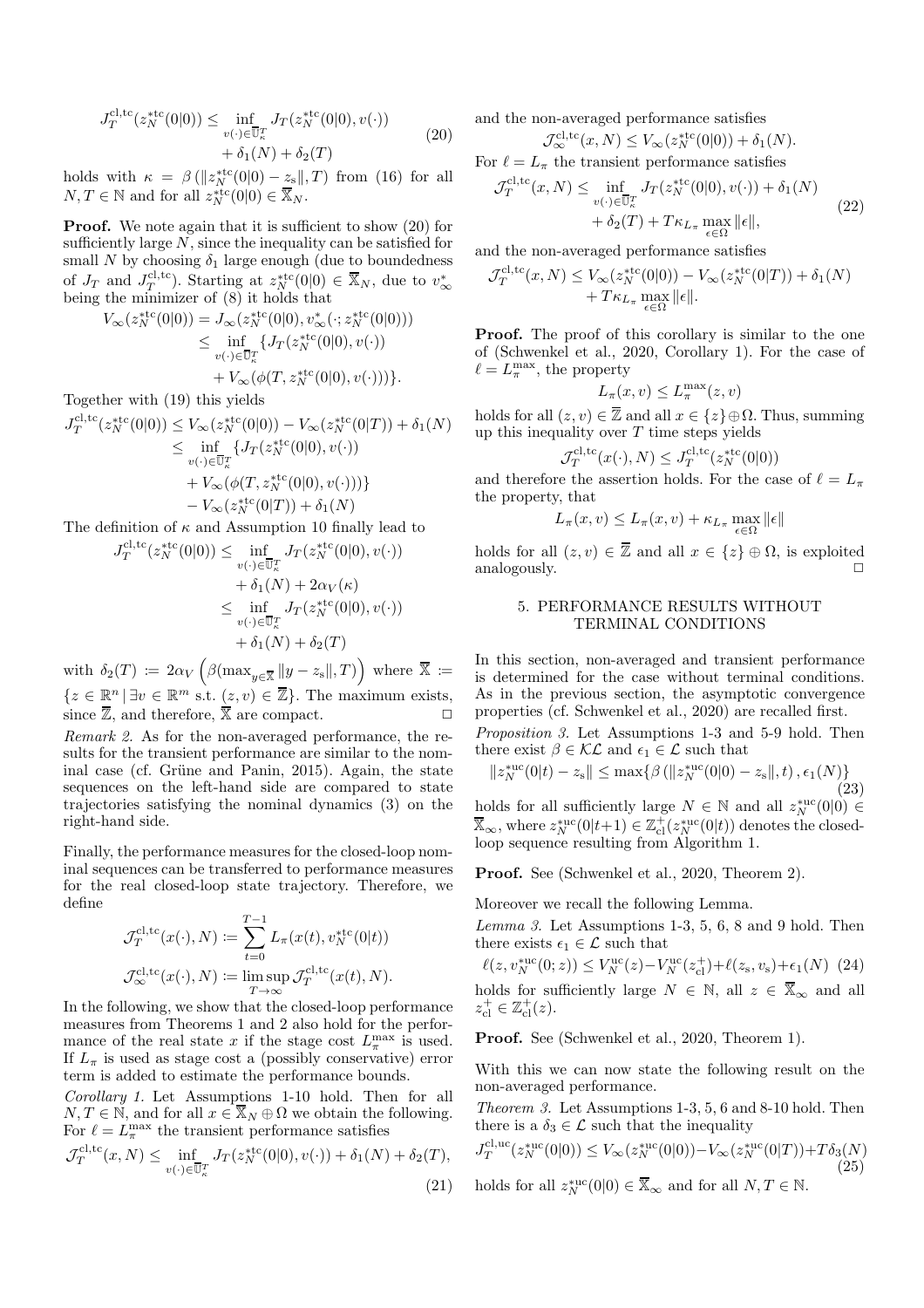Proof. The proof works similar to the proof of Theorem 1. The only difference is that we sum up (24) and obtain

$$
J_T^{\text{cl}}(z_N^{\text{*uc}}(0|0)) = V_N(z_N^{\text{*uc}}(0|0)) - V_N(z_N^{\text{*uc}}(0|T)) + T\epsilon_1(N).
$$
  
If we now choose N large enough we may apply Lemma 2, which leads to

$$
J_T^{\text{cl,uc}}(z_N^{\text{tuc}}(0|0)) \le V_\infty(z_N^{\text{tuc}}(0|0)) - V_\infty(z_N^{\text{tuc}}(0|T)) + \delta_1(N) + T\epsilon_1(N).
$$

Thus, we obtain (25) with  $\delta_3(N) = \delta_1(N) + \epsilon_1(N)$ .  $\Box$ 

Again, the results are similar to those of the nominal  $EMPC$  in Grüne (2016). The difference to the case with terminal conditions is that in (25), the error term  $\delta_3(N)$ now occurs  $T$  times in the performance estimate. We can interpret (25) as that the closed-loop performance on each finite time interval  $[0, T]$  approximates the infinite-horizon performance on this time interval, up to the error term  $T\delta_3(N)$ .

For the transient performance estimate, state sequences that end up in a  $\kappa$ -ball around  $z_s$  are now considered. At this point  $\kappa = \max\{\beta\left(\|z_N^{*\text{uc}}(0|0) - z_s\|, T\right), \epsilon_1(N)\}\)$  is defined, since the closed-loop state sequences only converge into a  $\epsilon_1$ -neighborhood of  $z_s$ .

*Theorem 4.* Let Assumptions 1-10 hold. Then there exist  $\delta_3, \delta_4 \in \mathcal{L}$  such that the inequality

$$
J_T^{\text{cl,uc}}(z_N^{\text{tuc}}(0|0)) \le \inf_{v(\cdot) \in \overline{\mathbb{U}}_k^T} J_T^{\text{cl,uc}}(z_N^{\text{tuc}}(0|0), v(\cdot)) + T\delta_3(N) + \delta_4(T)
$$

holds with  $\kappa = \max\{\beta\left(\|z_N^{\text{succ}}(0|0) - z_s\|, \underline{T}\right), \epsilon_1(N)\}\)$  from (23) for all  $N, T \in \mathbb{N}$  and all  $z_N^{*uc}(0|0) \in \overline{\mathbb{X}}_{\infty}$ .

Proof. The proof is analogous to the one of Theorem 2.

Comparing the transient performance measure to the nominal case (cf. Grüne and Stieler, 2014), one notes that these are also similar. Thus, all non-averaged and transient performance estimates for the closed-loop nominal state sequences in the robust case can be analogously stated to the nominal case.

In the last corollary, we again transfer our results to performance measures for the real closed-loop state trajectory.

*Corollary 2.* Let Assumptions 1-10 hold. Then for all  $N, T \in \mathbb{N}$ , and all  $x \in \overline{\mathbb{X}}_{\infty} \oplus \Omega$  it holds for  $\ell = L_{\pi}^{\max}$ 

$$
\mathcal{J}_T^{\text{cl,uc}}(x,N) \le \inf_{v(\cdot) \in \overline{\mathbb{U}}_\kappa^T} J_T(z_N^{* \text{uc}}(0|0), v(\cdot)) + T \delta_3(N) + \delta_4(T)
$$

for the transient performance, and

 $\mathcal{J}_T^{\text{cl,uc}}(x,N) \leq V_{\infty}(z_N^{*\text{uc}}(0|0)) - V_{\infty}(z_N^{*\text{uc}}(0|T)) + T\delta_3(N)$ for the non-averaged performance, and for  $\ell = L_{\pi}$ 

$$
\mathcal{J}_T^{\text{cl,uc}}(x, N) \le \inf_{v(\cdot) \in \overline{\mathbb{U}}_k^T} J_T(z_N^{*uc}(0|0), v(\cdot)) + T\delta_3(N)
$$

$$
+ \delta_4(T) + T\kappa_{L_\pi} \max_{\epsilon \in \Omega} \|\epsilon\|
$$

for the transient performance, and

$$
\mathcal{J}_T^{\text{cl,uc}}(x,N) \le V_{\infty}(z_N^{\text{tuc}}(0|0)) - V_{\infty}(z_N^{\text{tuc}}(0|T)) + T\delta_3(N) + T\kappa_{L_\pi} \max_{\epsilon \in \Omega} ||\epsilon||
$$
\n(26)

for the non-averaged performance.

Proof. The proof is analogously to the one in Corollary 1.

### 6. NUMERICAL EXAMPLE

To illustrate the results, we consider the example from Grüne and Panin  $(2015)$  with an additive disturbance  $w(t) \in \mathbb{R}$ , i.e., we consider the linear and scalar system

$$
x(t+1) = 2x(t) + u(t) + w(t)
$$
 (27)

with  $x(0) = 2$  and the stage cost  $L(u) = u^2$ , where the state and input constraint is given by  $\mathbb{Z} = [-2, 2] \times [-3, 3]$ and the additive disturbance is bounded by  $\mathbb{W} = [-\bar{w}, \bar{w}]$ . To stabilize the error dynamics, we use the pre-stabilizing feedback  $u = \pi(x, v) = Kx + v$  with  $K = -1.5$ . Therefore, we obtain  $f_{\pi}(x, v, w) = 0.5x + v + w$  and  $L_{\pi}(x, v) = (Kx +$  $(v)^2$  which is used as stage cost in the OCP. As RCI set we use the set  $\Omega = 2W$  which is the minimal robust positively invariant set for the error dynamics  $e(t + 1) = 0.5e(t) +$  $w(t)$ . The ROSS is  $(z_s, v_s) = (0, 0)$  with the related cost  $L_{\pi}(z_{s}, v_{s}) = 0$ . One can verify that the the nominal system  $z(t+1) = f_{\pi}(z, v, 0)$  is strictly dissipative with respect to the storage function  $\lambda(z) = -\frac{1}{2}z^2$ . For the "tc" case we use the terminal equality constraint  $\overline{X}_f = \{0\}$  and terminal cost  $V_f(z) = 0$ . Therefore, Assumptions 1-6 and 8-10 are satisfied. In this example, Assumption 7 is not satisfied, however, it is only needed to ensure optimal operation at the ROSS which can also be achieved by using the additional constraint  $\lambda(z_N^*(0|t+1)) \leq \lambda(z_N^*(1|t))$  (cf. Schwenkel et al., 2020, Remark 2).

In order to show the influence of the different functions  $\delta_i$  on the transient performance bounds (22) and (26), we consider the worst-case disturbance sequence  $(w(t)) =$  $\overline{w} \ \forall t \in \{0, \ldots, T\}$  with different bounds  $\overline{w} \in \{0, 0.3, 0.5\}$ and compare the closed-loop transient performances of the real state sequence  $\mathcal{J}_T^{\text{cl}}(x,N)$  for the "uc" case and the "tc" case. Therefore, similar to the approach in Grüne and Panin (2015), we first fix  $T = 20$  and set  $N =$  $2, \ldots, 10$ . The results can be found in Fig. 1, where the solid lines correspond to  $\mathcal{J}_T^{\text{cl,tc}}(x,N)$  and dashed lines to  $\mathcal{J}_T^{c l,uc}(x,N)$ . The black lines restore the nominal (undisturbed) case. The closed-loop transient performance is almost the same for all prediction horizons  $N$  when using terminal conditions, i.e. the function  $\delta_1(N)$  has only little influence even for small N. When omiting terminal conditions, the performance only converges to the "tc" case with a larger N. This difference can be explained by the fact that in the "uc" case the closedloop states only converge to a neighborhood of the ROSS (even without disturbances) and therefore the influence of  $\delta_3(N)$  dominates for small N (recall that  $\delta_3(N)$  =  $\delta_1(N) + \epsilon_1(N)$ . A similar behavior can be observed in the disturbed cases with the difference that the performance declines for larger disturbances. This is to be expected and can be explained by the term  $T \kappa_{L_{\pi}} \max_{\epsilon \in \Omega} ||\epsilon||$  in Corollaries 1 and 2, which increases with increasing  $\bar{w}$ , but is independent of N.

Fig. 2 shows the results for a fixed  $N = 4$  and  $T =$ 1, ..., 10. Again, for  $\bar{w} = 0$  the undisturbed case restores the results from Grüne and Panin  $(2015)$ . In the "uc" case the term  $T\delta_3(N)$  in Corollary 2 reduces the performance for increasing  $T$  while for the "tc" case the performance converges to a constant (for  $\bar{w} = 0$ ). With disturbances  $(\bar{w} \neq 0)$  the performances  $\mathcal{J}_T^{\text{cl,tc}}(x, N)$  and  $\mathcal{J}_T^{\text{cl,uc}}(x, N)$ both increase with increasing  $T$ . This can be explained by